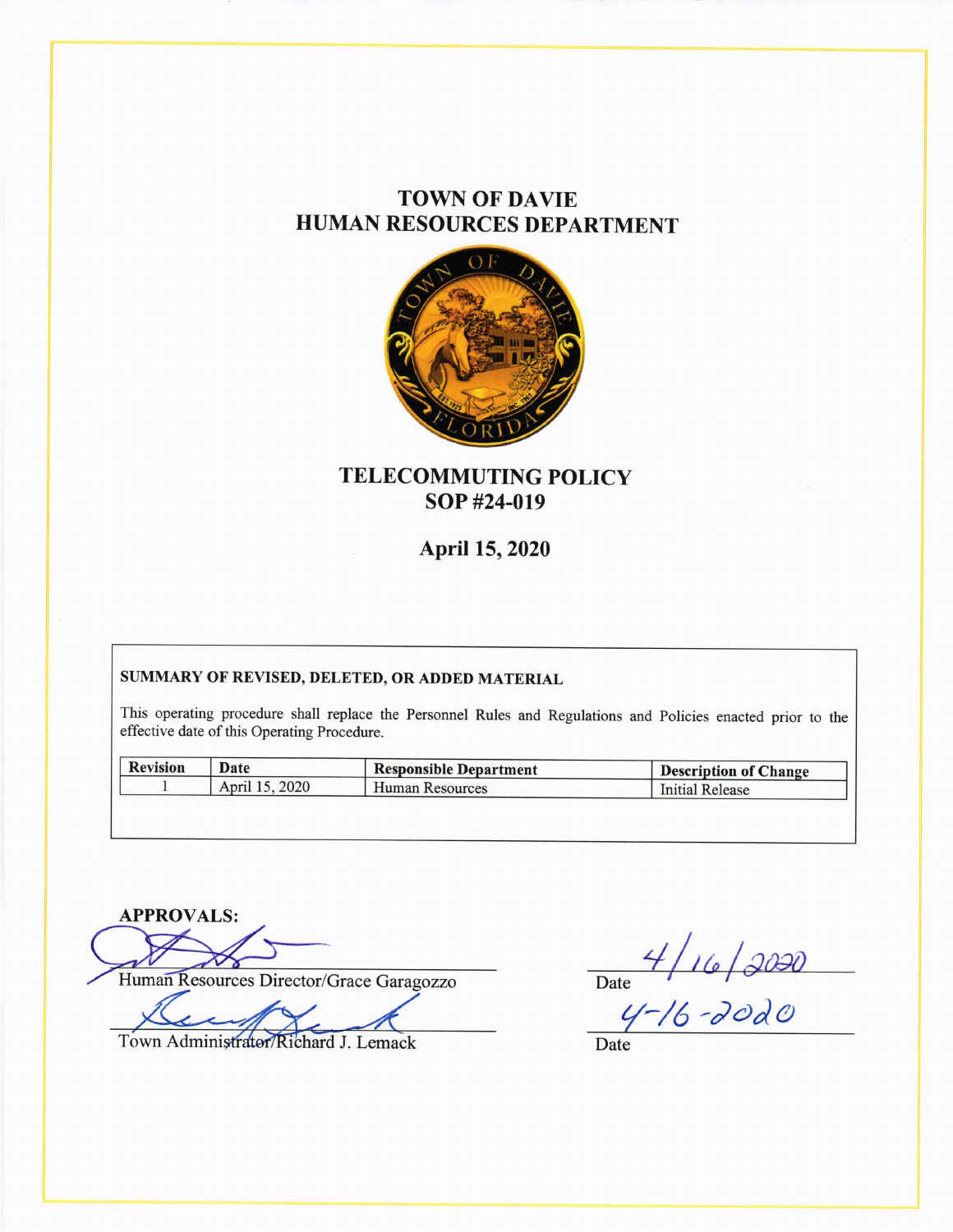#### PURPOSE.  $1-1.$

The purpose of this policy is to formally establish parameters, procedures, and expectations for employees who are approved to participate in a telecommuting work arrangement.

#### **SCOPE.**  $1 - 2.$

The Town of Davie permits telecommuting as an alternative work arrangement whereby eligible employees can perform the regular duties and responsibilities of their position, using computers or other telecommunications, at home, or another place apart from the employee's assigned place of work.

#### $1 - 3.$ **ELIGIBILITY.**

Employees participating in the Telecommuting Program must not have a history of unauthorized/unexcused absences, tardiness, current performance issues, or paid time off abuse.

#### $1-4.$ POLICY.

- a. Telecommuting may be a viable work arrangement in cases where the position, employee, and management are best suited for such. Telecommuting allows eligible employees to perform their work duties from an acceptable home office.
- b. Telecommuting is not suitable for all employees. Authorizing a telecommuting arrangement is a management right, not an employee benefit, and it in no way changes the terms or conditions of employment.
- $c_{\cdot}$ Telecommuting can be informal and on a short-term basis, utilized during emergency events, or implemented in situations as approved and designated by Town Administration. Provided that the business and operational needs of the organization are met and there are no adverse effects on levels of service, short-term telecommuting may be approved by the Department Director and Human Resources Department.
- d. Conditions:
	- 1) The Department Director and Town Administration must approve participation in the telecommuting program. The telecommuting agreement may be revoked at any time for any reason without prior notice.
	- 2) Consideration will be on a case-by-case basis and dependent upon established criteria. Telecommuting is not an employee right.
	- 3) An official agreement must be signed and executed by all appropriate parties prior to beginning any formal telecommuting arrangement.
	- 4) Telecommuting does not change the basic terms and conditions of employment.
	- 5) Telecommuters will be compensated for all work time, leave, holidays, overtime, and travel entitlement as if duties were performed at the office. Pre FLSA, overtime will be paid to those employees eligible. All overtime hours must be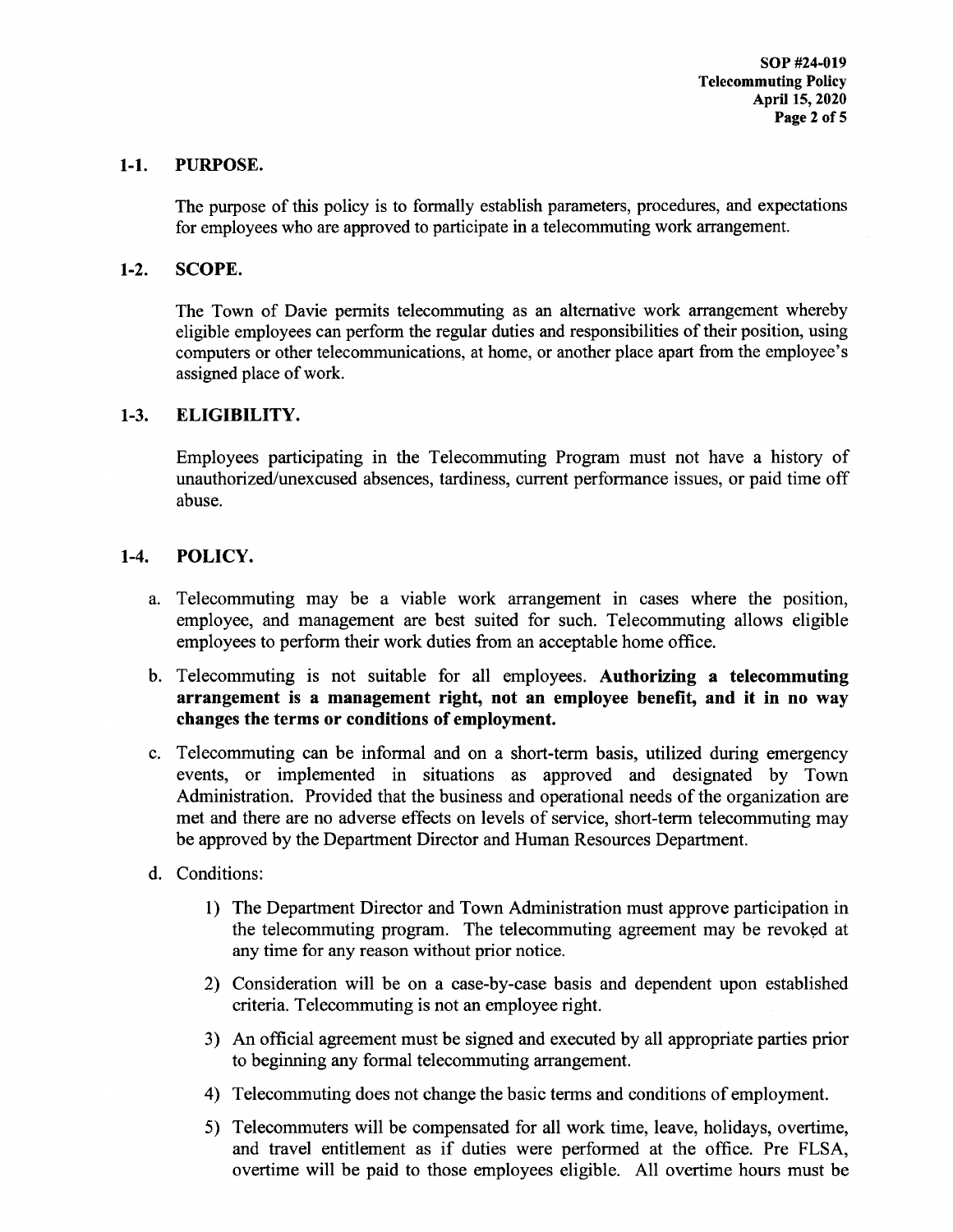recorded within the time keeping system and approved in advance.

- 6) Telecommuters are required to abide by all Town policies, are subject to the same rules and procedures as other eligible employees, and are expected to meet all current performance objectives.
- 7) Telecommuting will not adversely affect an employee's eligibility for advancement or any other employee right or benefit.

#### $1-5.$ PROCEDURE.

- a. The Department Director or Town Administrator may approach an employee to request a telecommuting arrangement due to operational needs, and the employee may contact their Department Director to discuss the feasibility of the arrangement. The agreement must be submitted through the Department Director and to Human Resources.
- b. Rules of Operation:
	- 1) Telecommuting will not begin until all appropriate parties sign a Telecommuting Agreement.
	- 2) Telecommuters must be accessible during the hours agreed upon with their supervisors (with the exception of lunch, breaks, meetings, etc.).
	- 3) Telecommuters must be available to report to the office worksite during regular working hours at the request of a supervisor at the time pre-determined by the supervisor.
	- 4) Eligible employees engaging in the Telecommuting program must attend all meetings and training as required.
	- 5) Telecommuting is not a substitute for child or dependent care. Arrangements must be made for such care during working hours unless otherwise approved by the Department Director and Human Resources Director.
	- 6) Restricted access materials cannot be taken out of the office or accessed through the computer unless approved in advance by a Department Director. The Technology Use and Security Policy must be adhered to when telecommuting.
	- 7) Telecommuters will not conduct face-to-face business at their home offices, excluding video conferencing.
	- 8) All equipment requested for a telecommuting agreement must be approved in advance by the Department Director. Employees may be required to supply some or all of their own equipment, depending upon the nature of their assignment.
	- 9) If equipment or connectivity is temporarily unavailable, the employee must report to the office until the situation is corrected or the employee can carry out their duties and workload without access to these resources.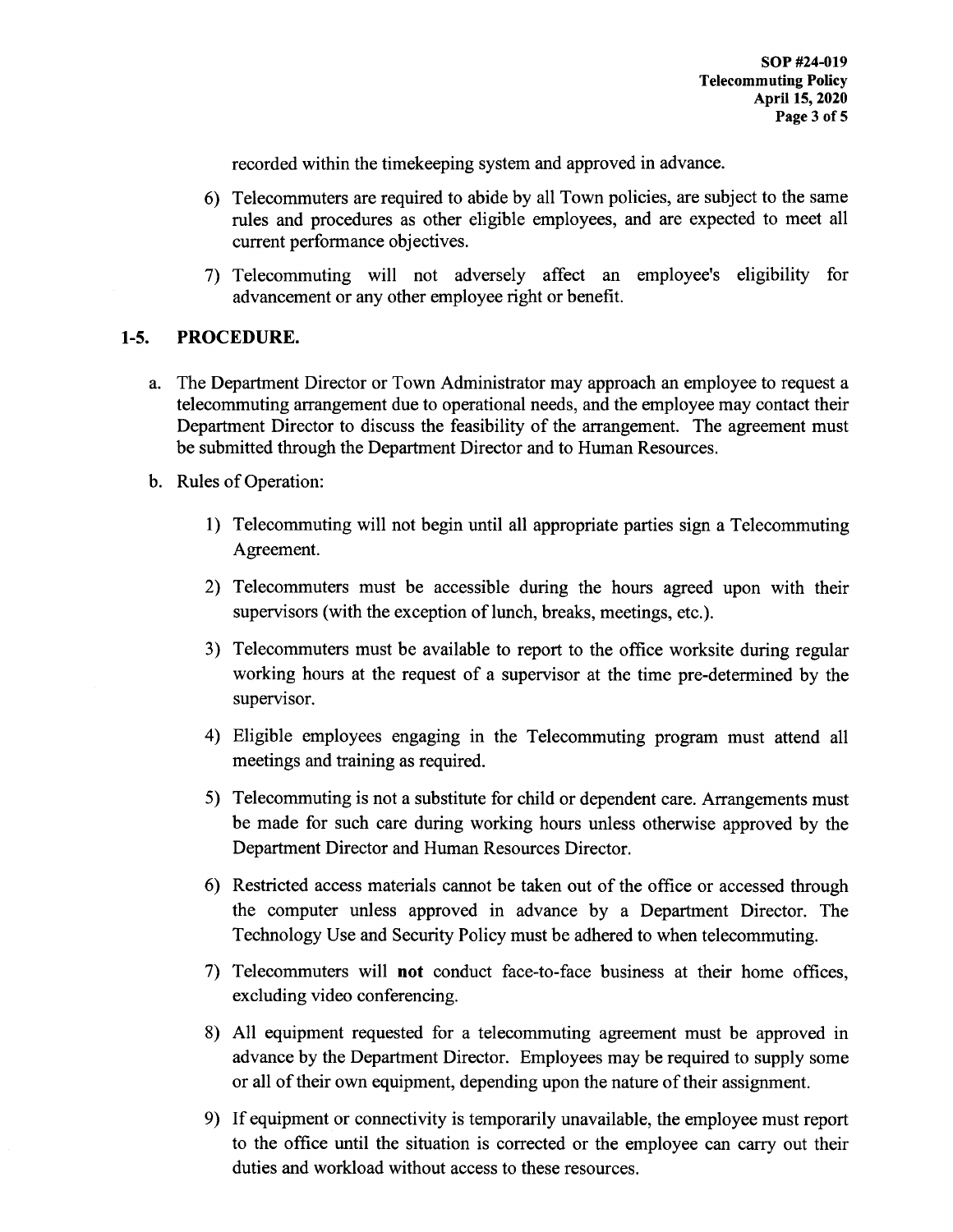- 10) The telecommuting agreement can be terminated at any time and for any reason, with or without prior notice.
- 11) Failure to comply with rules of employment, instructions and guidelines governing the Telecommuting Program, or terms of the Telecommuting Agreement may result in immediate cessation of the Telecommuting arrangement.
- 12) All policies and procedures that apply during working hours and while on the work site also apply at any time while working for, or representing the Town of Davie, including when participating in a Telecommuting arrangement.
- c. Work Hours/Schedules:
	- 1) The number of days to be worked from home and work hours will be agreed upon in advance. All non-exempt eligible employees will clock in and out on their computers to ensure their hours are properly recorded. All overtime must be approved in advance.
	- 2) Any changes to workdays or work hours or requests for time off will be approved in advance by the employee's supervisor. Supervisors retain the right to adjust work hours or schedules (permanent or temporary) based on operational needs. At the discretion of the supervisor, telecommuters may be called to the office site for meetings, assignments, or special projects at any time and any reason.
- d. Supervisors of eligible employees will ensure announcements, and important information is communicated to their home offices. Telecommuters are responsible for staying informed of any business-related information or new assignments related to their job function or employment. To ensure productivity standards are being met, supervisors will also monitor work and assignments while employees are telecommuting.
- e. Supplies and Reimbursements: Telecommuters will receive office supplies through the same channels as on-site office workers. Reimbursements for the personal use of supplies, equipment, or purchases made outside established procurement procedures are Travel reimbursement for home and office worksite travel is not not authorized. Any approved mileage reimbursements will be made per the same authorized. procedures and regulations as for eligible employees who work solely from an office work site.
- Home Office/Safety: Eligible employees will establish an appropriate work environment f. within their home for work purposes. The Town will not be responsible for any costs associated with the initial setup or upkeep of the home office unless approved. The home work space must be free of safety and fire hazards. The Town is not responsible for injury to family members, visitors, or others in the telecommuter's home.
- Equipment: Telecommuters and their supervisors will determine the equipment required g. to meet their performance objectives from the home office. The IT Department can assist in determining the appropriate equipment required. Approval or commencement of a telecommuting agreement may be contingent upon availability of such equipment. The Town will not be responsible for any wear and tear, repairs, or damage incurred for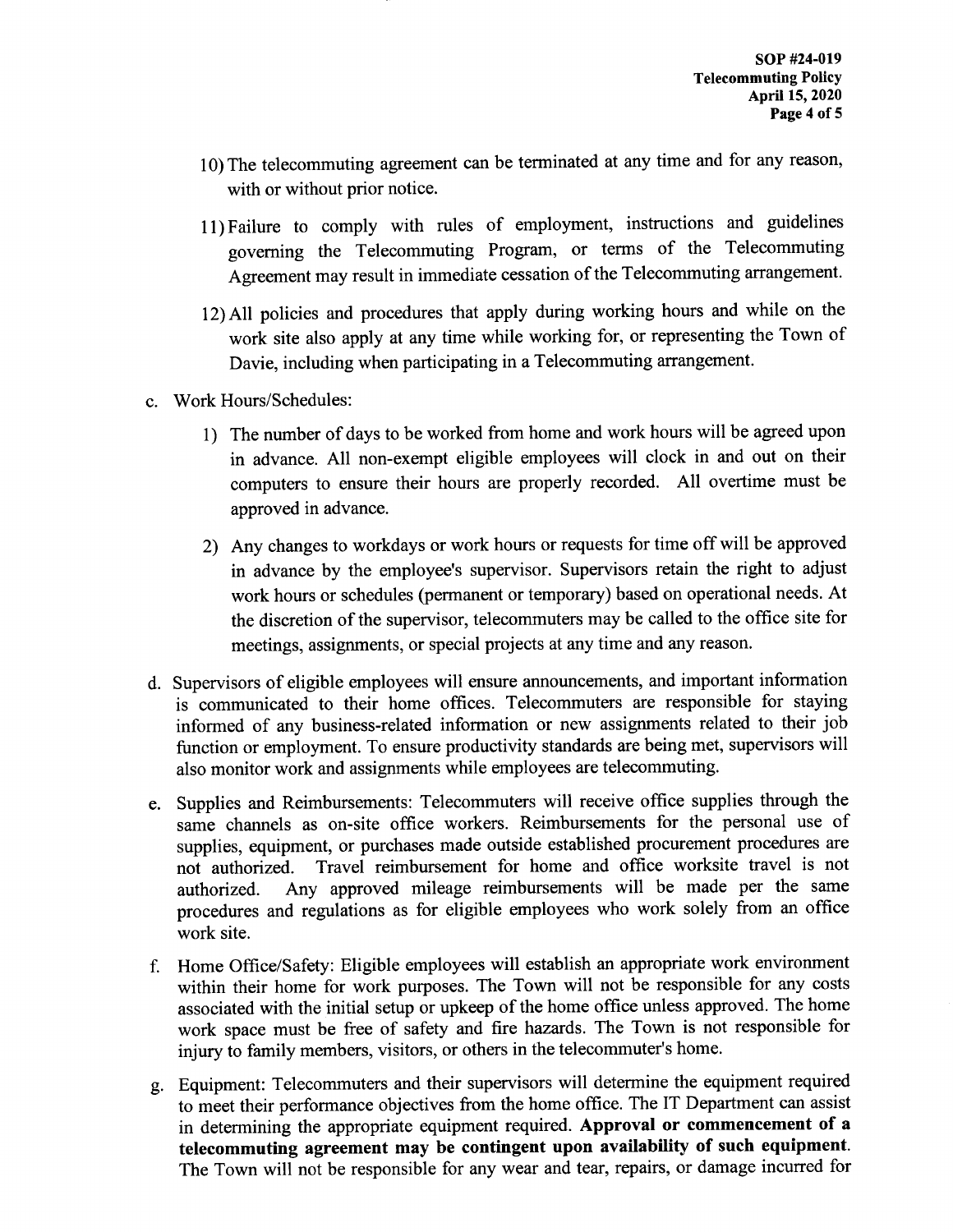personal equipment used in the course of business.

- 1) Town employees are prohibited from sharing Town equipment used in their home office.
- 2) For security purposes, access is restricted to the Town's computer network (other than e-mail) to Town approved equipment. It must be used in accordance with the Technology Use and Security Policy.
- 3) All procedures and guidelines enforcing in-office hardware and software usage and security apply to the home office.
- 4) For performance purposes, it is strongly recommended that employees use of high-speed or broadband internet access while accessing Town networks through VPN software.
- 5) The IT Department does not provide in-home setup and will only repair or troubleshoot systems related to connectivity and Town-owned software. The Town will not repair hardware on personal equipment.
- 6) Eligible employees will immediately report loss, theft, or damage to Town-owned equipment to their supervisors.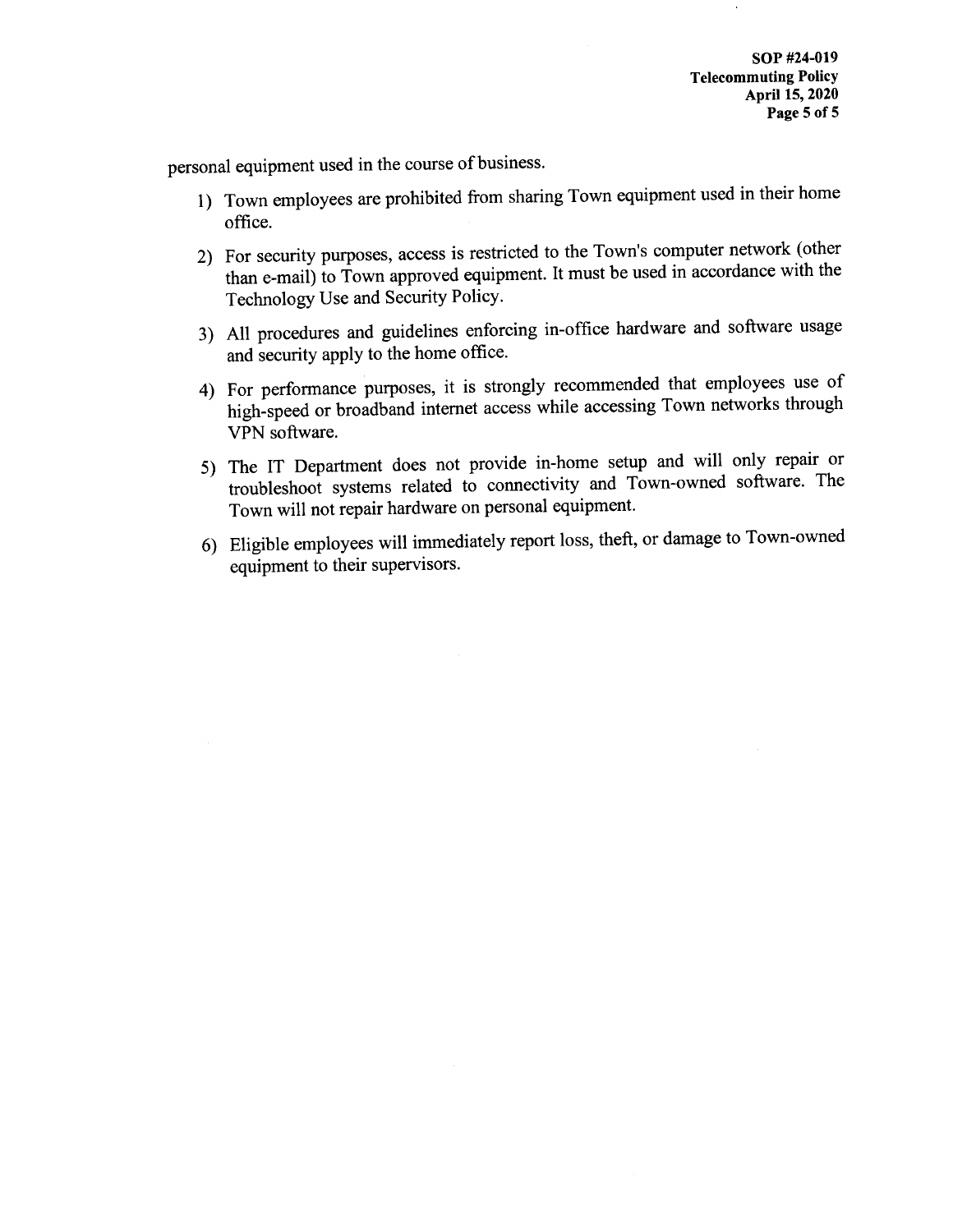

# DEPARTMENT OF HUMAN RESOURCES

6591 ORANGE DRIVE DAVIE, FLORIDA 33314 PHONE: 954.797.1100 • FAX: 954.797.1079 • WWW.DAVIE-FL.GOV

# **EMPLOYEE TELECOMMUTING WORK AGREEMENT**

The following constitutes an agreement on the terms and conditions of telecommuting between:

Employee's name: \_\_\_\_\_\_\_\_\_\_\_\_\_\_\_\_\_\_\_\_\_\_\_\_\_("employee")

Supervisor's name: \_\_\_\_\_\_\_\_\_\_\_\_\_\_\_\_\_\_\_\_\_\_\_\_\_("supervisor")

The employee has read and agrees to adhere to the Town's Telecommuting Policy. The supervisor agrees with the employee's participation in telecommuting as outlined by the terms of this agreement.

# **1. Telecommuting Schedule**

| Saturday | Sunday | Monday | Tuesday | Wednesday | Thursday | Friday |
|----------|--------|--------|---------|-----------|----------|--------|

The employee agrees to remain accessible during designated work hours and understands that management retains the right to modify this agreement on a temporary basis as a result of business necessity. Hours worked shall be reported by the employee through the Town's timekeeping system, Kronos.

# **2. Telecommuting Location**

Employee agrees to limit telecommuting to the approved telecommuting location. The telecommuting location is (indicate location, including street address, City, county, state and zip code): Location Designation and Address:

\_\_\_\_\_\_\_\_\_\_\_\_\_\_\_\_\_\_\_\_\_\_\_\_\_\_\_\_\_\_\_\_\_\_\_\_\_\_\_\_\_\_\_\_\_\_\_\_\_\_\_\_\_\_\_\_\_\_\_\_\_\_\_\_\_\_\_\_\_\_\_\_\_\_

\_\_\_\_\_\_\_\_\_\_\_\_\_\_\_\_\_\_\_\_\_\_\_\_\_\_\_\_\_\_\_\_\_\_\_\_\_\_\_\_\_\_\_\_\_\_\_\_\_\_\_\_\_\_\_\_\_\_\_\_\_\_\_\_\_\_\_\_\_\_\_\_\_\_

# **3. Attendance and Leave**

Existing policies and procedures on leave, time, and attendance still apply. The manager/supervisor will review the employee's timesheet in Kronos and certify the hours worked.

\*\*Non-Exempt employees must clock in and out on their computer to ensure hours are properly recorded. If there are any issues, the employee's supervisor and/or Daniele Graydon (954) 797-1172/ dgraydon@davie-fl.gov can be contacted.

# 4. **Telecommuting Due to Inclement Weather, Emergency Events or other Administrative Approved Circumstances**

When non-essential employees are not required to report to work due to an emergency event, inclement weather, or other similar circumstances (e.g., flood, fire, or loss of electricity or other services), the employee:

 $\Box$  Is required

 $\Box$  Is not required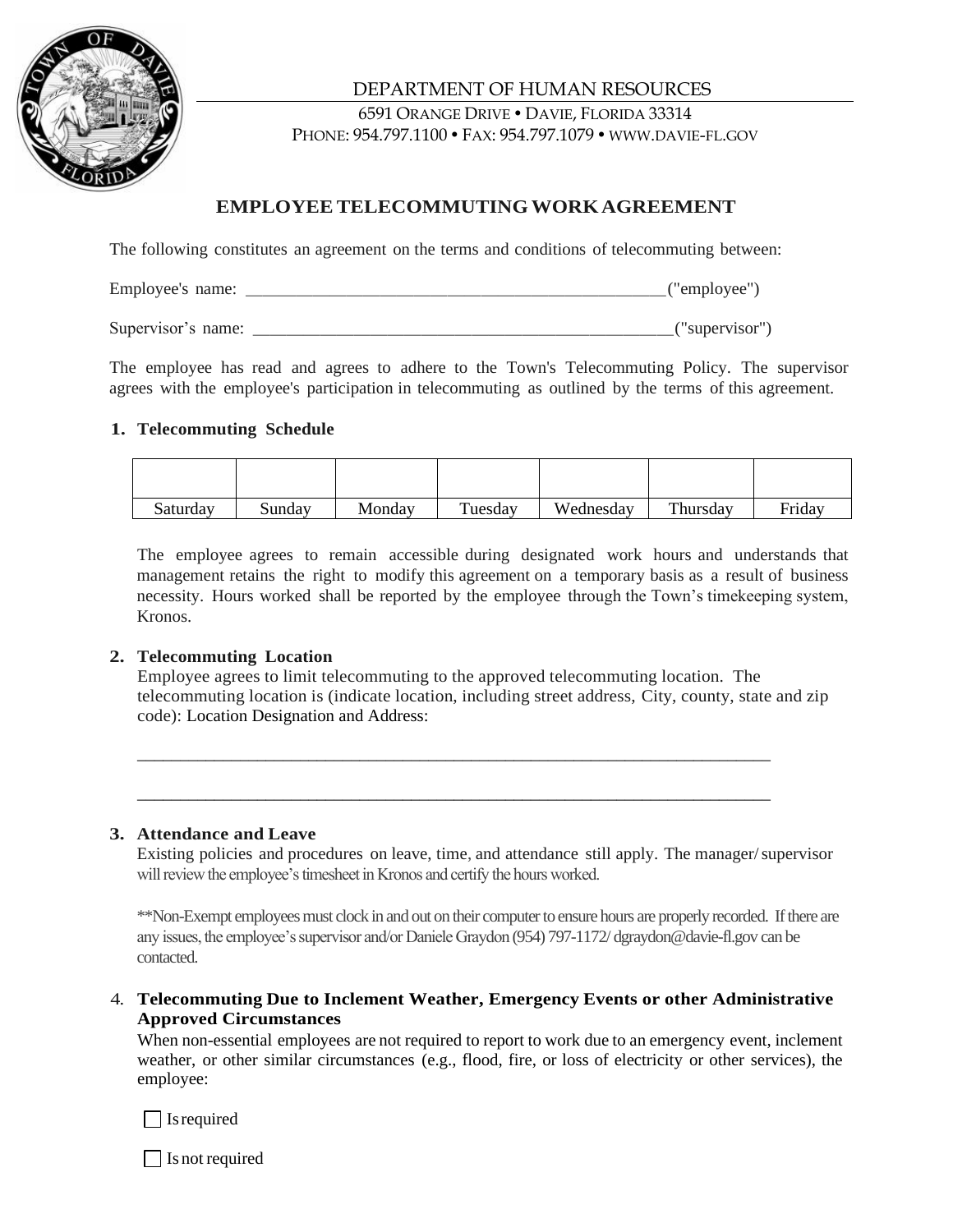to telecommute. If the employee isrequired to telecommute and it is not possible to telecommute due to loss of power or internet connectivity, the employee shall contact their immediate supervisor. The supervisor may require the employee to report on-site or authorize an excused absence.

### **5. Equipment, Supplies, and/or Services Provided by the Town**

The following Town-owned equipment, supplies, and/or services are provided by the Town for the employee's use while telecommuting:

Personal computer/laptop

□ Other:

The employee shall be responsible for all operating costs, home maintenance, and/or other costs (e.g. utilities and internet connectivity) that are associated with the use of the employee's residence as the telecommuting work location.

### **6. Equipment and Services Provided by the Employee**

The following employee-owned equipment and/or services are used by the employee while telecommuting:

\_\_\_\_\_\_\_\_\_\_\_\_\_\_\_\_\_\_\_\_\_\_\_\_\_\_\_\_\_\_\_\_\_\_\_\_\_\_\_\_\_\_\_\_\_\_\_\_\_\_\_\_\_\_\_\_\_\_\_\_\_\_\_\_\_\_\_\_\_\_\_\_

\_\_\_\_\_\_\_\_\_\_\_\_\_\_\_\_\_\_\_\_\_\_\_\_\_\_\_\_\_\_\_\_\_\_\_\_\_\_\_\_\_\_\_\_\_\_\_\_\_\_\_\_\_\_\_\_\_\_\_\_\_\_\_\_\_\_\_\_\_\_\_\_

 $\Box$  All office furniture

Personal Computer/Laptop

□ Land line telephone or cellular phone equipment and service

\_\_\_\_\_\_\_\_\_\_\_\_\_\_\_\_\_\_\_\_\_\_\_\_\_\_\_\_\_\_\_\_\_\_\_\_\_\_\_\_\_\_\_\_\_\_\_\_\_\_\_\_\_\_\_\_\_\_\_\_\_\_\_\_

 $\Box$  Internet connectivity (cable) service

 $\Box$  Other:

Employee shall be responsible for all costs related to all employee provided equipment and services.

\_\_\_\_\_\_\_\_\_\_\_\_\_\_\_\_\_\_\_\_\_\_\_\_\_\_\_\_\_\_\_\_\_\_\_\_\_\_\_\_\_\_\_\_\_\_\_\_\_\_\_\_\_\_\_\_\_\_\_\_\_\_\_\_\_\_\_\_\_\_\_\_\_\_\_\_\_\_\_\_\_\_

### **7. InformationTechnology (IT)Security**

The Town's Information Technology Director maintains an inventory of any Town-owned IT equipment provided for an employee's use at the telecommuting work site. Policies and procedures covering the care and maintenance of Town-issued equipment, the security of equipment, and the protection of Town records and data from unauthorized disclosure or damage shall be strictly applied. The employee certifies that she/he understands the requirements and restrictions. Further, the employee agrees:

- a. Employee will protect Town records and data from unauthorized disclosure or damage. The employee is responsible to adhere to all public records maintenance requirements whether the employee is using a Town-issued or a personal computer;
- b. The Town maintains ownership of its records, data, and any hardware or software the Town provides for use by employee;
- c. Employee agrees to immediately report any unauthorized access to Town records or data;